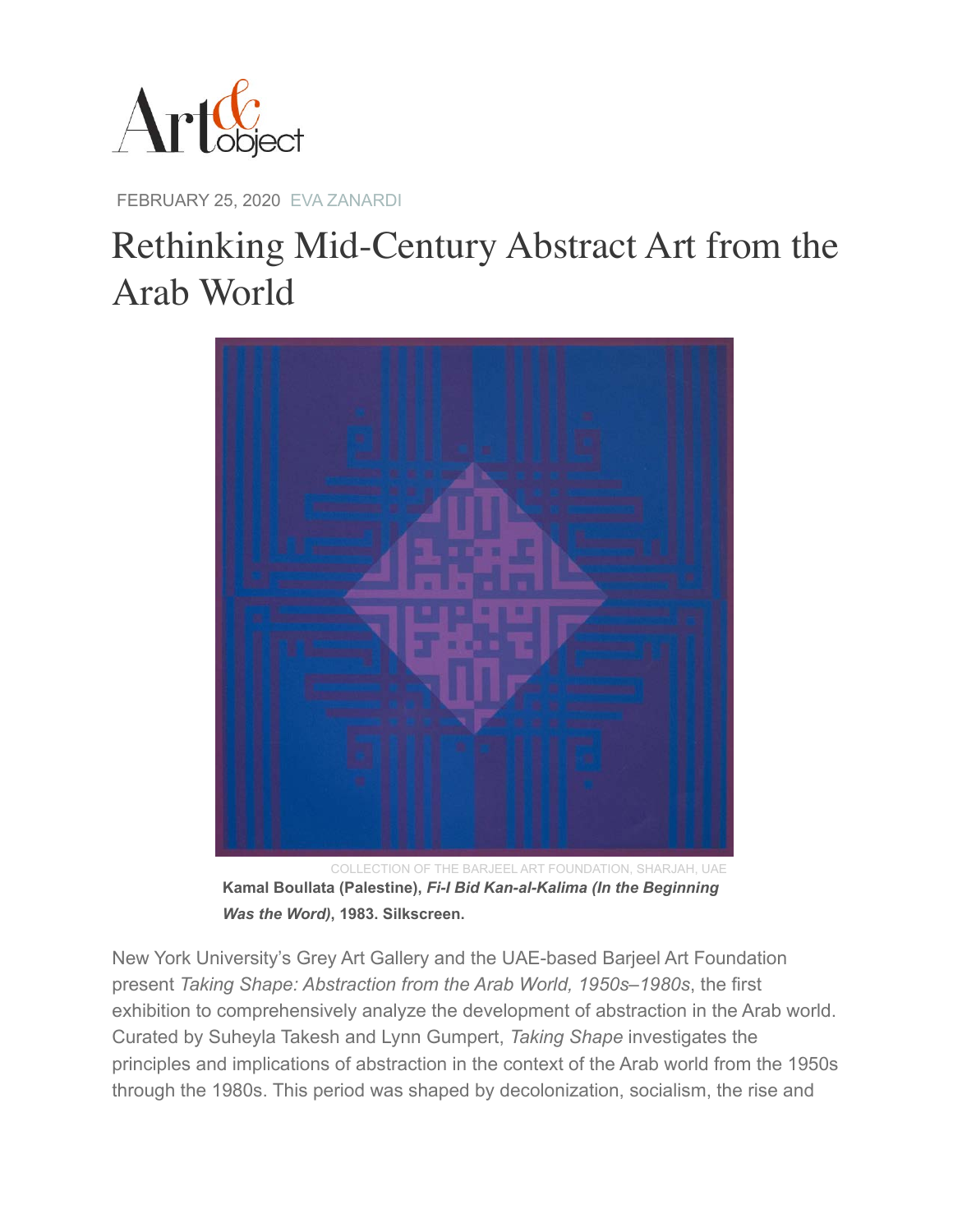fall of Arab nationalisms, the oil boom, rapid industrialization, multiple wars and subsequent mass migration, and new state formations in the Arabian/Persian Gulf.

Drawn from the Barjeel Art Foundation's collection, the exhibition features nearly ninety works on paper, paintings, and sculptures created by a diverse group of artists including Etel Adnan, Shakir Hassan Al Said, Kamal Boullata, Huguette Caland, Ahmed Cherkaoui, Saloua Raouda Choucair, Rachid Koraïchi, Mohamed Melehi, and Hassan Sharif. Artists from Algeria, Egypt, Iraq, Jordan, Kuwait, Lebanon, Morocco, Palestine, Qatar, Sudan, Syria, Tunisia, and the United Arab Emirates are represented.

*Taking Shape* was conceived as a visual journey into the creative

minds of some of the Arab world's most prominent artists and their approaches to non-representational

art. In her essay in the exhibition's accompanying catalogue, curator Suleya



COLLECTION OF THE BARJEEL ART FOUNDATION, SHARJAH, UAE

**Mohammed Khadda (Algeria),**  *Abstraction vert (Green Abstraction)***, 1969. Oil on canvas.** 

Takesh quotes Algerian painter Mohammed Khadda's compelling observations about the potential of abstraction and his argument in favor of the freedom inherent to the movement: "The history of painting had been one of successive revolutions and continuous liberation that eventually culminated in the emergence of abstraction, allowing painting to become an art unto itself, no longer reliant on a physical subject. There was no longer a horizon, but infinity."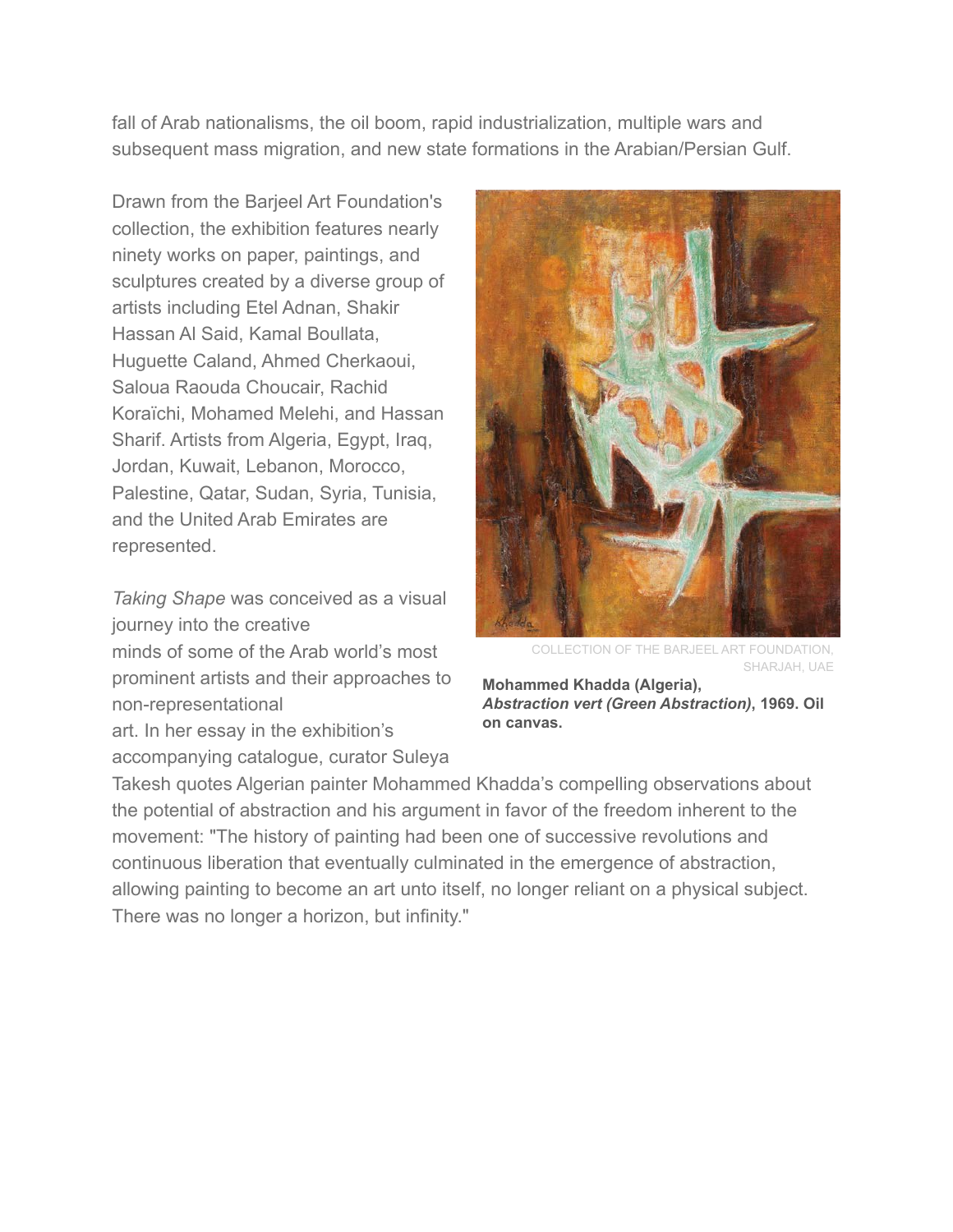

COLLECTION OF THE BARJEEL ART FOUNDATION, SHARJAH, UAE **Etel Adnan (Lebanon),** *Autumn in Yosemite Valley***, 1963–1964. Oil on canvas.** 

Takesh adds, "Transcending the limits of representation, of physical reality, and thereby the bounds of a metaphorical 'horizon,' the artist would be able—in Khadda's imagination—to tap into an infinite range of 'creative' experiences and expand what art could achieve."

The two curators of the exhibition have brilliantly tackled the challenging, gargantuan task of contextualizing and integrating abstraction within the Arab world as an integral part of the discourse on global modernism. Lynn Gumpert explains, "When I attended graduate school for art history in the 1970s, studying 20th-century art from the Middle East or Asia at large was not an option. No one was teaching it. Until very recently [the late 1960s and early 1970s], Middle Eastern art of the 19th century was often considered 'contaminated' by the West and therefore not worthy of serious scholarship,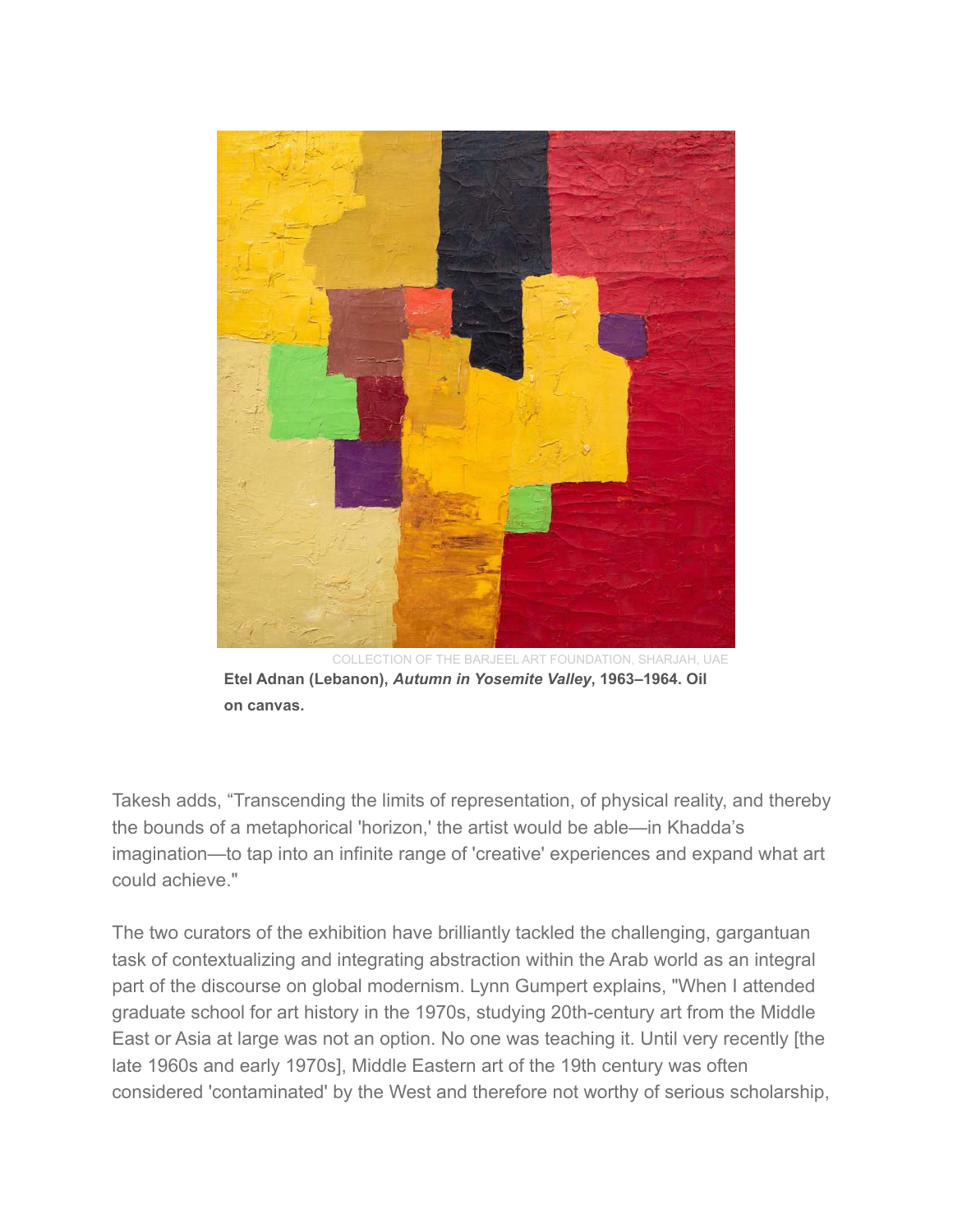which was reserved for works made from antiquity to, perhaps, the 18th century at the latest. Happily, the situation has changed."

Gumpert continues, "[By] reassessing the dominance of Eurocentric frameworks, scholars have begun calling for a global art history, one that can actively tackle issues of 'quality,' translation, and decolonization."



COLLECTION OF THE BARJEEL ART FOUNDATION, SHARJAH, UAE **Dia al-Azzawi (Iraq),** *Composition***, 1976. Oil on canvas.** 

Taking Shape highlights a number of abstract movements that developed in North Africa, West Asia, and the Arab diaspora, including the late 20th century pan-Arab Hurufiyya movement, the Iraq-based Baghdad Group for Modern Art (founded in 1951), the Casablanca School in Morocco (founded in 1965), and the Algeria-based Aouchem group (founded in 1967).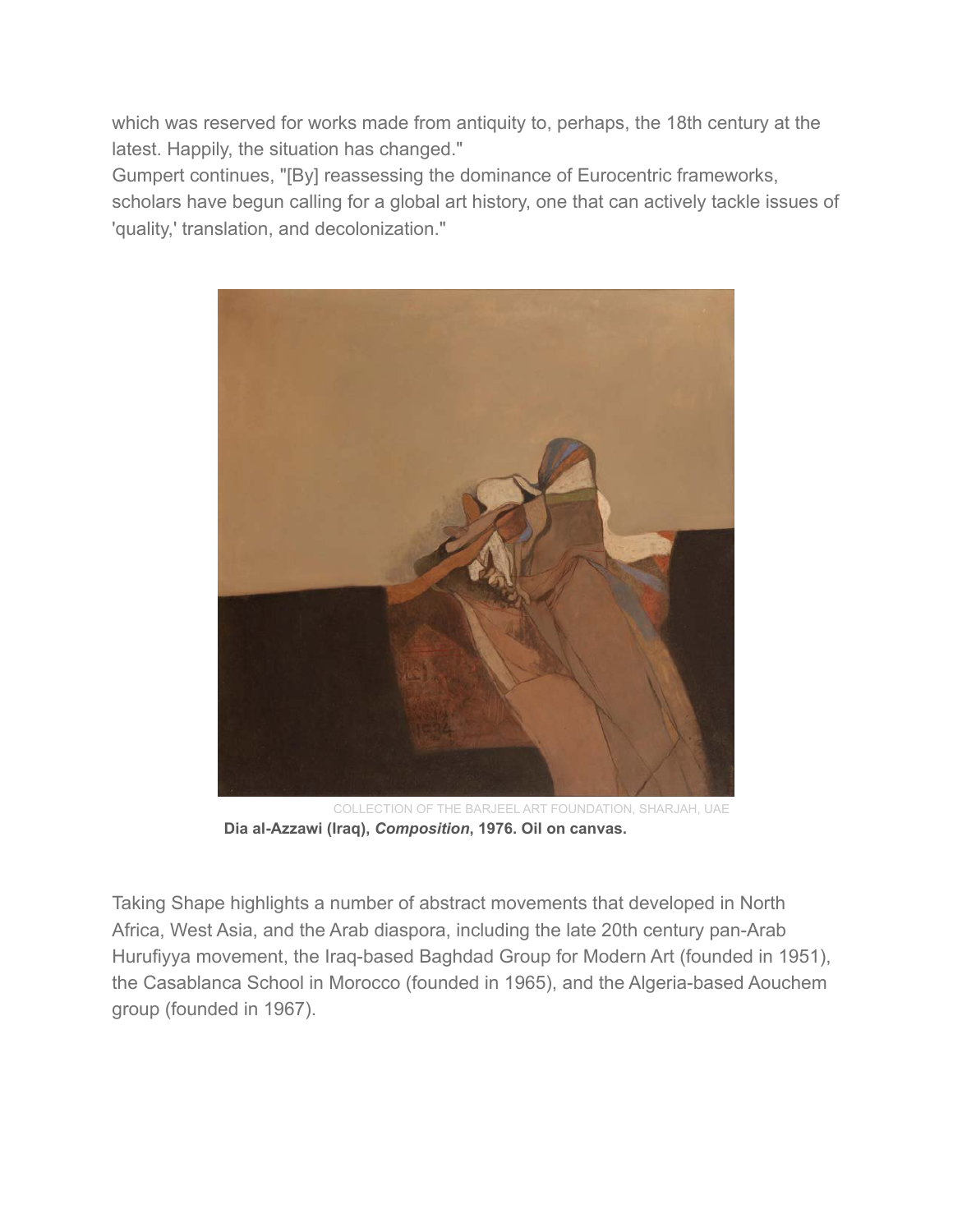

COLLECTION OF THE BARJEEL ART FOUNDATION, SHARJAH, UAE **Mohamed Chebaa (Morocco),** *Composition***, c. 1970. Wood (bas-relief).** 

Furthermore, Taking Shape is groundbreaking for honoring the contribution of women within the Arab World of abstraction. Nearly half of the artists featured in Taking Shape are women. They comprise a multifaceted array of talented creators and innovators which include a princess, the first winner of the Miss Jordan pageant, and the daughter of the first president of postcolonial Lebanon.

Notable highlights of the riveting exhibition include works by pioneering female artists Saloua Raouda Choucair, one of the first abstractionists in the Arab world, and Madiha Umar, who is widely recognized as the first artist to abstract the form of Arabic letters in visual art. The exhibition also features Yvette Achkar's nondirectional color fields; Etel

Adnan's vibrant abstract landscapes; Huguette Caland's erotic, semi-abstract bodyscapes; Menhat Helmy's cosmic sacred geometries; Munira Al-Kazi's sophisticated, subdued abstractions; and Jordanian Wijdan Ali's paintings inspired by Islamic calligraphy.

Taking Shape is an extremely rewarding exhibition, though it demands a serious attention commitment from the viewer. The extensive and careful curation of museumlevel artworks and the array of styles presented within the umbrella of abstraction in the Arab world result in an extremely informative, gratifying, and unique experience.

Taking Shape: Abstraction from the Arab World, 1950s–1980s is on view at New York University's Grey Art Gallery through April 4, 2020.